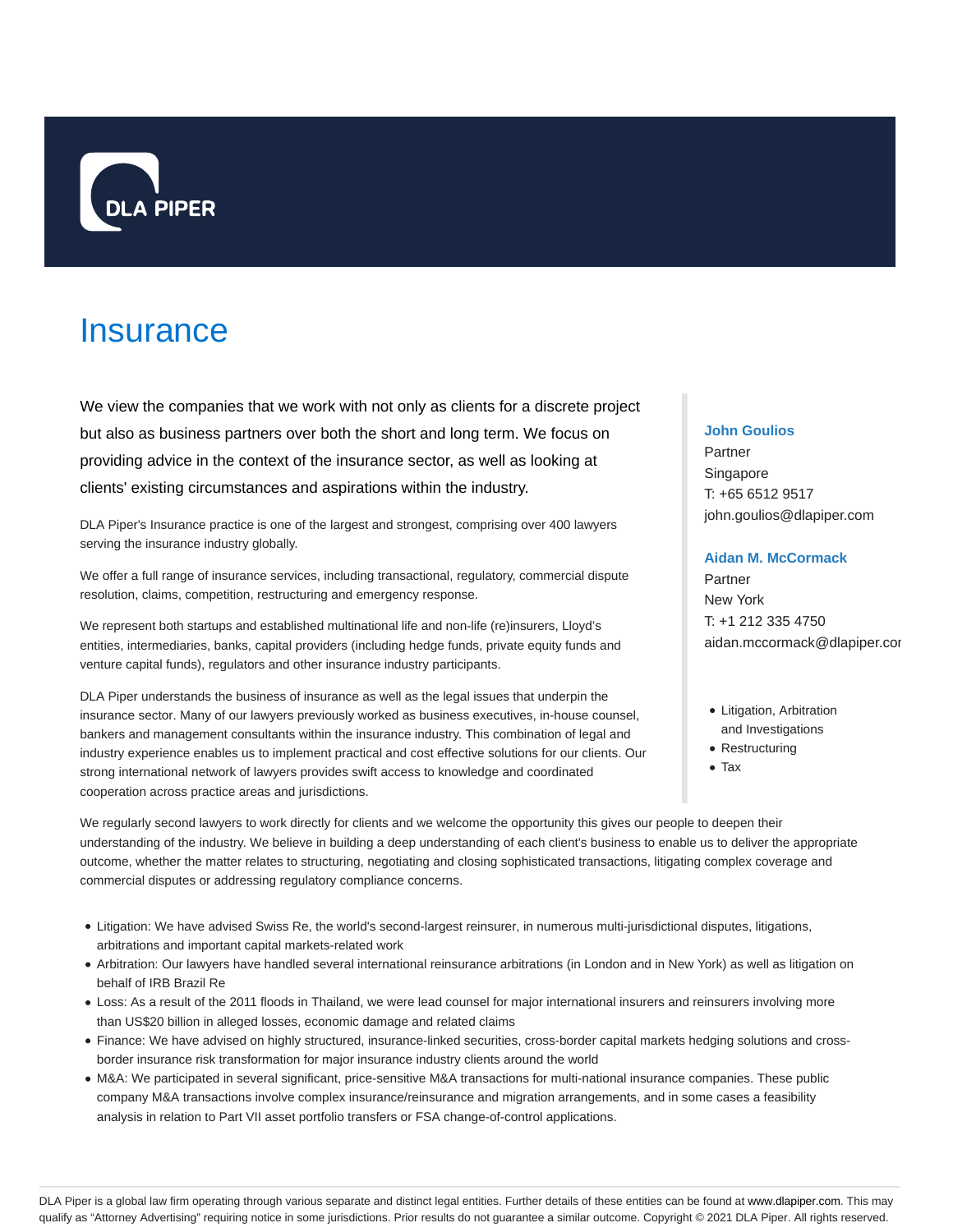## **Publications**

**Dobbs v. Jackson Women's Health : Implications for business of a post-Roe landscape**

23 June 2022

Dobbs raises a number of important questions for companies and entities.

**Blockchain and Digital Assets News and Trends**

## 16 June 2022 BLOCKCHAIN AND DIGITAL ASSETS NEWS AND TRENDS

Responsible Financial Innovation Act, the new proposed crypto regulation bill, provides some clarity on tax issues.

**Blockchain and Digital Assets News and Trends**

## 23 May 2022 BLOCKCHAIN AND DIGITAL ASSETS NEWS AND TRENDS

OECD releases public consultation document on crypto tax reporting in effort to increase transparency.

**Case Note - Tushita Technologies Ltd v MJ Protective Services Group Pty Ltd [2022] NSWSC 413**

10 May 2022

DLA Piper's Insurance team in Sydney successfully defended an application by a plaintiff in the Supreme Court of New South Wales to join the insurer of a named defendant (which was in liquidation) to the proceedings under the Civil Liability (Third Party Claims Against Insurers) Act 2017.

**Global M&A Intelligence Report 2022**

Updated: 29 June 2022 Our annual Global M&A Intelligence Report is based on an analysis of key deal terms in almost 5,000 private M&A transactions on which we have advised since 2015.

**Aiscension: an AI tool to ensure effective risk management by detecting anti-competitive practice**

24 February 2022

Anti-competitive activity has been rife in companies for centuries and there are many who like to take the ostrich approach and bury their head in the sand. However, it is known that this approach to risk management is ineffective should the regulators come looking, and with fines of up to 10% of global turnover, it is a big risk to take.

**A legal overview**

DLA Piper is a global law firm operating through various separate and distinct legal entities. Further details of these entities can be found at www.dlapiper.com. This may qualify as "Attorney Advertising" requiring notice in some jurisdictions. Prior results do not guarantee a similar outcome. Copyright © 2021 DLA Piper. All rights reserved.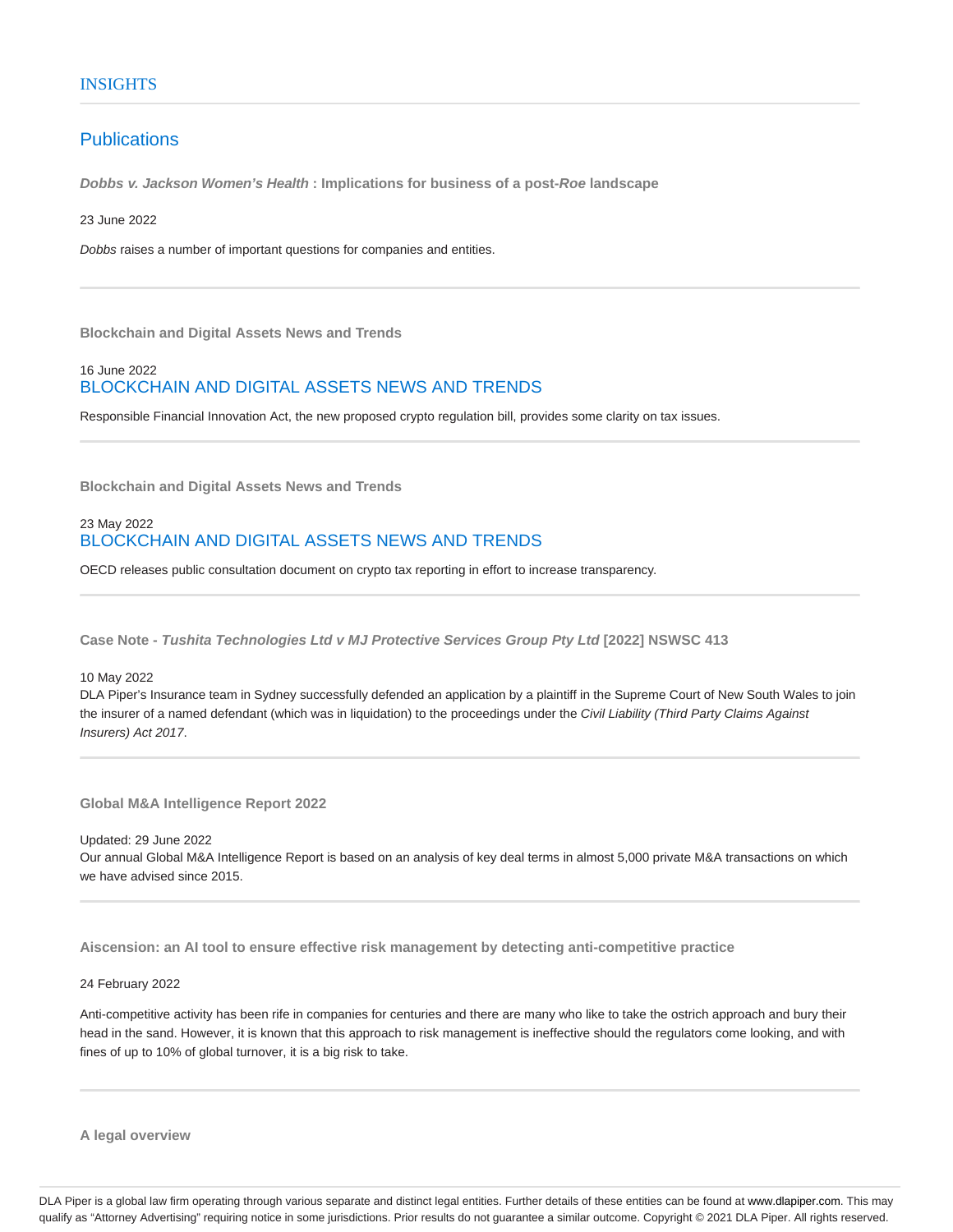## 4 January 2022 UNDERSTANDING THE UK NATIONAL SECURITY & INVESTMENT REGIME PODCAST

In episode 2 of our podcast series we discuss the legal context of the regime: how it will operate and the implications for businesses. In particular, the legislation - which comes into force today, 4 January - has wide reaching implications for M&A involving businesses or assets connected with the UK.

**The Glasgow Climate Pact: What does it mean for Business?**

#### 23 November 2021

In this article, members of our Sustainability and ESG Steering Committee share their thoughts on eight key themes emerging from COP26 and what they mean for business.

**An interview with Aldersgate Funding**

#### 11 October 2021

In this podcast, DLA Piper partner Henry Quinlan interviews Jim Holding and Matthew Lo at Aldersgate Funding Limited, who shed some light on the advantages of litigation and arbitration funding; the types of claims eligible for funding; the process of funding a case; and the jurisdictional constraints on this type of financing.

DLA Piper · Aldersgate Funding on how litigation funding can help your business

**Episode 2 - How can insurers contribute to a more sustainable economy?**

## 30 September 2021 FUTURE INSURER SERIES

In this latest episode of our Future Insurer Series we speak to Butch Bacani (Programme Leader, UN Environment Programme's Principles for Sustainable Insurance Initiative) about the Net-Zero Insurance Alliance, the integration of sustainability and ESG on both sides of an insurer's balance sheet and what the industry can do to support the transition to a sustainable future in a way that no one is left behind.

**New workplace sexual harassment laws passed – (some) Respect@Work recommendations become law**

#### 8 September 2021

After months of anticipation, the Australian Federal Government's Sex Discrimination and Fair Work (Respect at Work) Amendment Act 2021 has now passed both houses of Parliament. The amendment contains important reforms to address workplace sexual harassment.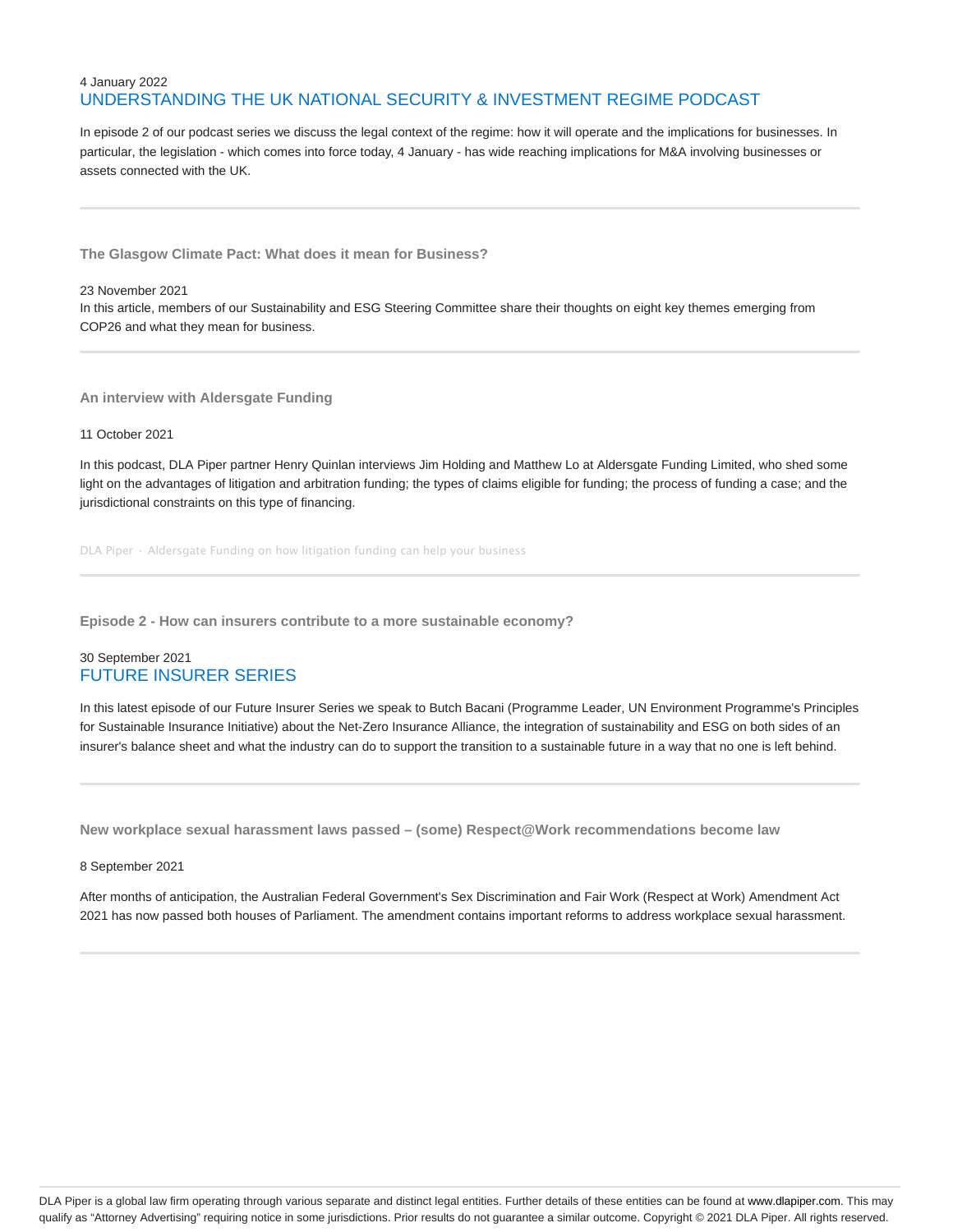**Episode 1 - Embedding ESG principles into the insurance industry**

## 21 July 2021 FUTURE INSURER SERIES

Episode 1 of our Future Insurer Series features DLA Piper's Heike Schmitz (Counsel, International Insurance SESG Lead) and Fabienne Crisovan (Head of ESG Legal and Corporate Law) at Zurich Insurance Group discussing the role of the legal function in embedding ESG in the insurance industry.

**NY insurance regulator's new report highlights asset side of insurer climate risks, proposes mitigation strategies**

12 July 2021 The report concludes that, in the move to net zero, insurers' assets are meaningfully exposed to transition risks.

**Global M&A Intelligence Report 2021**

23 June 2021 Our annual Global M&A Intelligence Report is based on an analysis of key deal terms in over 3,200 private M&A transactions on which we advised since 2015.

**Are SPACs crossing the pond? Implications for D&O insurers**

#### 1 April 2021 INSURANCE HORIZONS

Recent years have seen an explosion in the US in the use of SPACs, short for Special Purpose Acquisition Company, to raise equity capital for the purposes of acquiring another company.

**Imminence does not mean haste**

#### 4 March 2020 EU SUSTAINABLE FINANCE

Sustainability and ESG stewardship are at the forefront of investment managers' and investment funds' agendas under the combined pressure of investors and as a result of several important pieces of regulation becoming live. SFDR is one of them. It will become applicable in phases, the first deadline being as early as 10 March 2021.

**Corruption Perceptions Index 2020 - a regional perspective**

11 February 2021

Last week Transparency International launched the 2020 edition of its Corruption Perceptions Index (CPI), which ranks 180 countries and territories by their perceived levels of public sector corruption, according to experts and business people, using a scale of zero to 100 (100 being very clean and zero being highly corrupt).

**PRA evaluation of the senior managers and certification regime**

DLA Piper is a global law firm operating through various separate and distinct legal entities. Further details of these entities can be found at www.dlapiper.com. This may qualify as "Attorney Advertising" requiring notice in some jurisdictions. Prior results do not guarantee a similar outcome. Copyright @ 2021 DLA Piper. All rights reserved.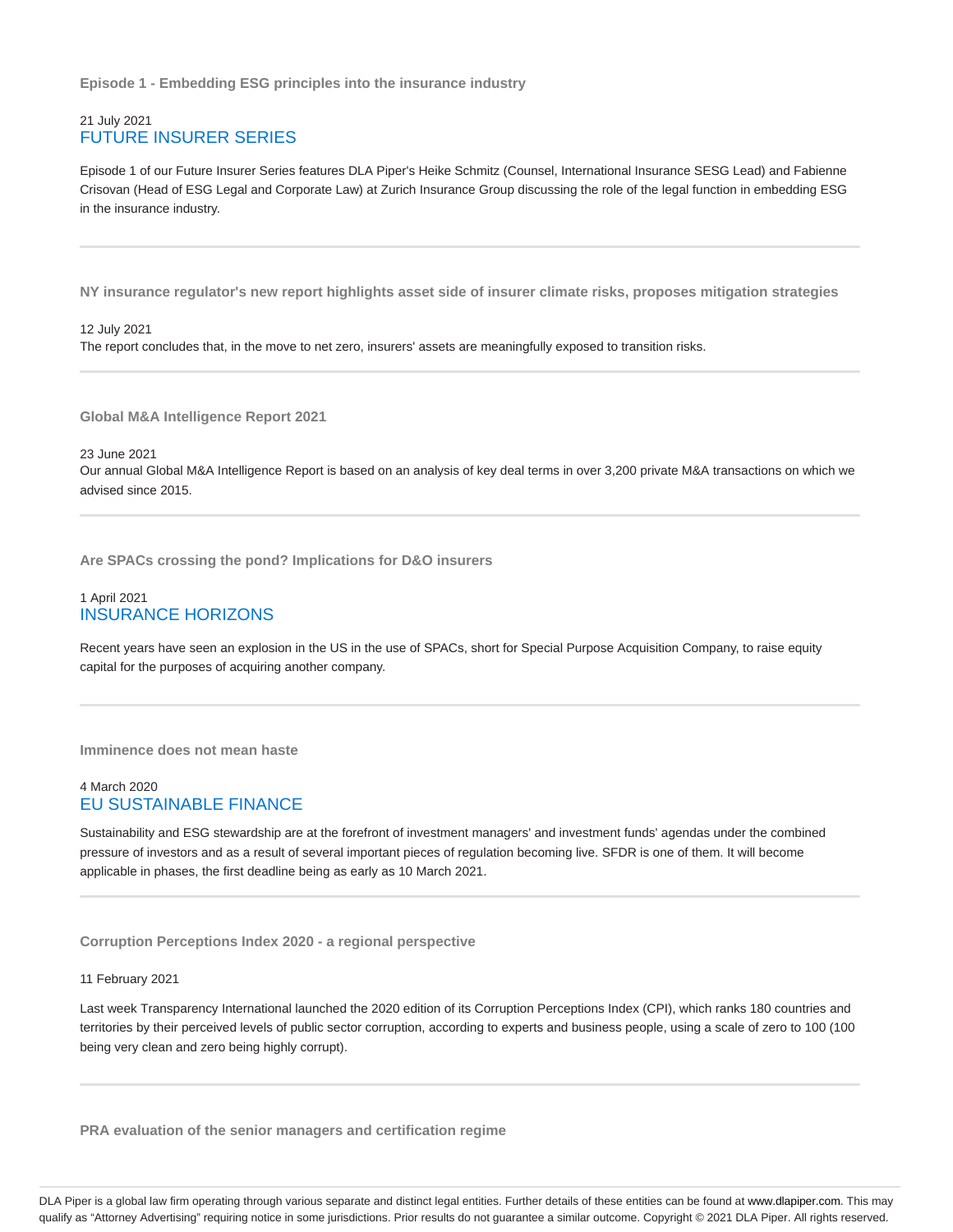#### 27 January 2021

On 15 December 2020, the Prudential Regulation Authority (PRA) published an evaluation of the Senior Managers and Certification Regime (SMCR). The PRA found that the regime has generally been successful in improving conduct and accountability. A large majority (around 95%) of the firms surveyed told the PRA that the SMCR was having a positive effect on individual behaviour. However, the PRA's evaluation also identified some unintended consequences such as a lack of diversity in recruitment.

**The Insurance Bill 2020: Update on Hong Kong's new Insurance-Linked Securities (ILS) regime**

## 21 January 2021 INSURANCE HORIZONS

The Insurance (Amendment) Bill 2020 (IO Bill) passed on 17 July 2020 provides for a new regime under the Insurance Ordinance (Cap. 41) enabling the issuance of insurance-linked securities (ILS) by special purpose insurers (SPI). Subsequently on 4 September 2020, the Insurance Authority (IA) published a consultation paper on the draft Insurance (Special Purpose Business) Rules (Consultation Paper), which has proposed some draft rules for the ILS scheme, such as the scope of eligible investors, the minimum investment size and relevant offences and penalties (Draft Rules).

**Boardroom Brexit: What the deal means for business**

## 31 December 2020 BOARDROOM BREXIT

Welcome to this last edition of Boardroom Brexit, marking the end of the negotiations and the agreement of a new trade deal, the UK-EU Trade and Cooperation Agreement (TCA). In this edition, we summarise the impact of the deal on all aspects of business operations in one place – please use the hyperlinks below to help you navigate the report.

**Boardroom Brexit: What the deal means for trade in services**

## 31 December 2020 BOARDROOM BREXIT

The TCA has substantial sectoral coverage, including professional and business services (e.g. legal, auditing, architectural services), delivery and telecommunication services, computer-related and digital services, financial services, research and development services, most transport services and environmental services.

**New report on sustainability and ESG issues in the insurance sector**

## 12 November 2020 ESG HANDBOOKS AND GUIDES

Our comprehensive new report – Addressing the Sustainability Imperative – explains major global initiatives and frameworks, and those at a national level in 19 countries.

**Contracting for the climate: The Climate Contract Playbook is a trove of climate clauses**

11 November 2020

Contracts have become an essential vehicle for companies seek to mitigate their environmental risks and limit their carbon footprints.

DLA Piper is a global law firm operating through various separate and distinct legal entities. Further details of these entities can be found at www.dlapiper.com. This may qualify as "Attorney Advertising" requiring notice in some jurisdictions. Prior results do not guarantee a similar outcome. Copyright © 2021 DLA Piper. All rights reserved.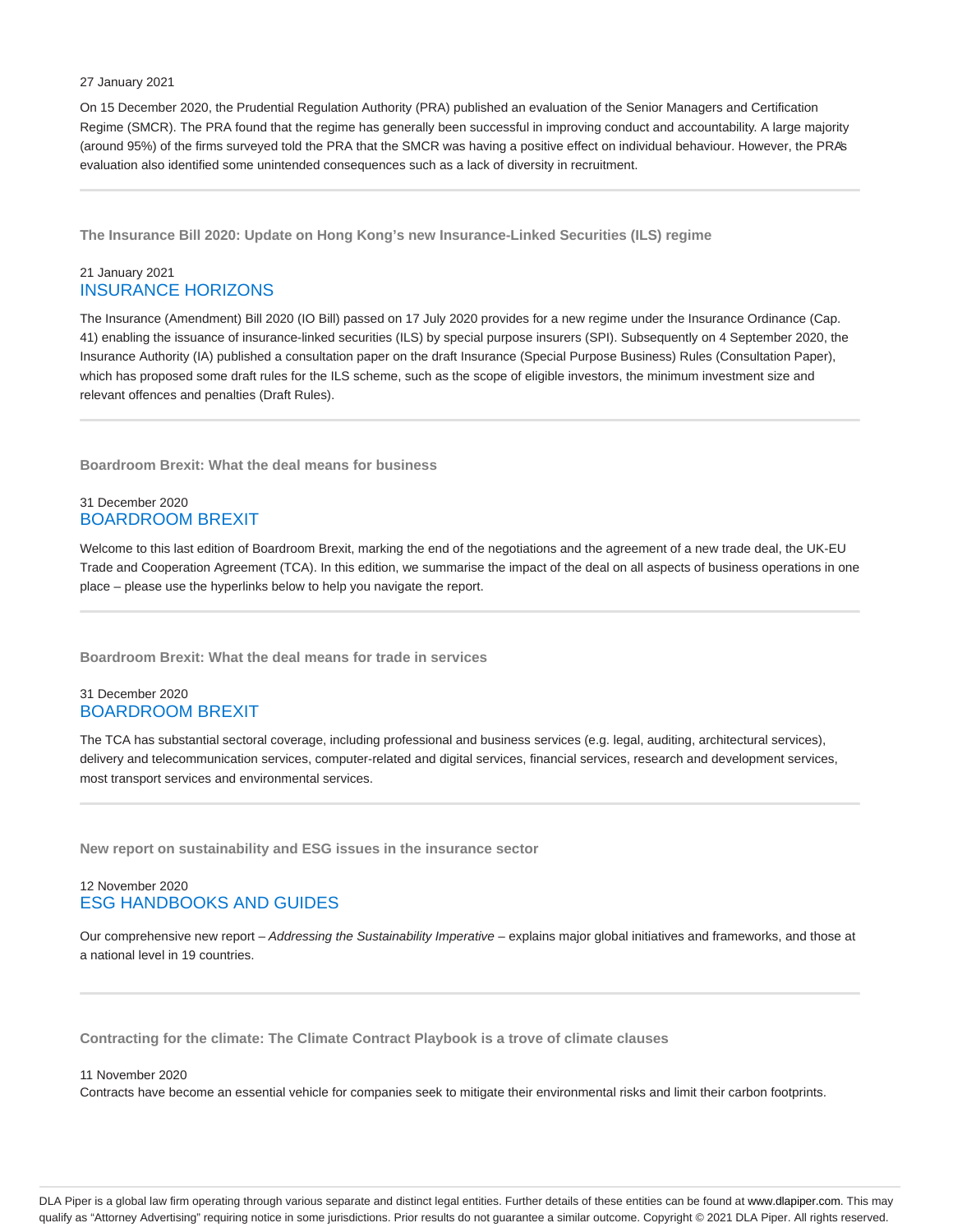**Germany's New Foreign Direct Investments (FDI) Act took effect on 11 October 2020**

#### 19 October 2020

In addition to the intended amendments to the Foreign Trade and Payments Act Germany's Federal Government on 20 May 2020 has decided on a bill that broadens the scope and the scrutiny with regard to foreign investments.

**China Enforces Tax Collection on Employees Working for Chinese-invested Enterprises Overseas**

#### 16 October 2020

With the recent IIT reform in 2019, and the introduction of a number of implementation rules (particularly the tax policy on overseas income), it appears the China tax authorities are taking a harder stance on how overseas income derived by China tax residents will be taxed in China, starting with Chinese expatriates working for Chinese state-owned enterprises.

**Mass layoffs and collective redundancies guide**

#### 6 October 2020

As COVID-19 continues to impact the global economy in unprecedented ways, companies that have had to scale back or shut down operations are bracing for what the next few months will bring, and what this means for their workforces. In this guide, we examine key considerations for employers looking to make permanent reductions in force across APAC.

**New CFIUS regulations change mandatory filing requirements and increase the importance of US export controls**

#### 30 September 2020

The new rule modifies the criteria that trigger a mandatory filing with CFIUS, potentially subjecting more transactions to mandatory CFIUS review.

**Blockchain and Digital Assets News and Trends**

## 21 August 2020 BLOCKCHAIN AND DIGITAL ASSETS NEWS AND TRENDS

California appellate court affirms judgment for Coinbase in lawsuit over Bitcoin Gold – plus latest legal, regulatory and case law developments.

**New national security regulations subject more insurance sector transactions to CFIUS review**

#### 20 August 2020

Transactions in the insurance sector are squarely in the CFIUS crosshairs.

**Release of exposure draft legislation for major reforms to Australia's Foreign Investment Framework**

10 August 2020

Many governments around the world have been strengthening their laws relating to foreign investment. Australia is no exception to this development and has just released proposed sweeping reforms to its foreign investment regime. In this article, we provide a high level

DLA Piper is a global law firm operating through various separate and distinct legal entities. Further details of these entities can be found at www.dlapiper.com. This may qualify as "Attorney Advertising" requiring notice in some jurisdictions. Prior results do not guarantee a similar outcome. Copyright @ 2021 DLA Piper. All rights reserved.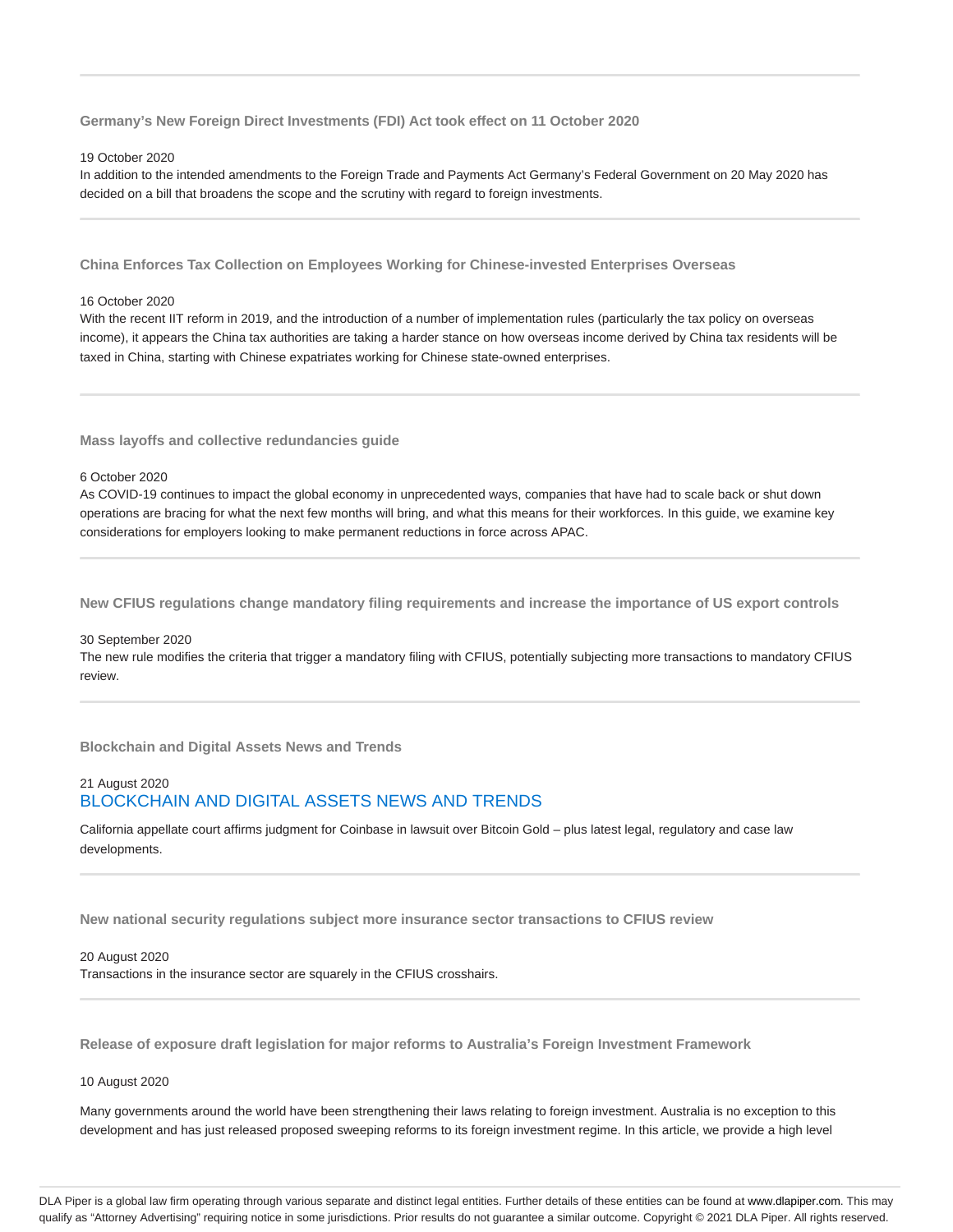overview of the key proposed amendments and our thoughts on how some of those proposals are likely to affect foreign investment into Australia.

**Hong Kong Government increases statutory entitlement for maternity leave**

16 July 2020

On 10 October 2018, the Chief Executive stated in her policy address that the government proposed to increase the statutory maternity leave entitlement from ten to 14 weeks.

**Insurance Review May 2016**

#### 5 MAY 2016

Welcome to Insurance Review May 2016. DLA Piper's annual publication dedicated to the insurance industry. In this issue we look at the following topics:

**Using representations and warranties insurance in global M&A deals: 8 questions and answers**

#### 16 FEB 2016

R&W insurance can offer both buyers and sellers the additional confidence often needed to close the deal. Such insurance may be especially useful in global M&A transactions, particularly in Latin America.

## **FVENTS**

## **Previous**

**Using AI to monitor your compliance risks**

31 March 2022 Webinar

**Embracing Digital Evolution**

15 September 2021 Webinar

**Sustainability – The Year of Action**

4 May 2021 Webinar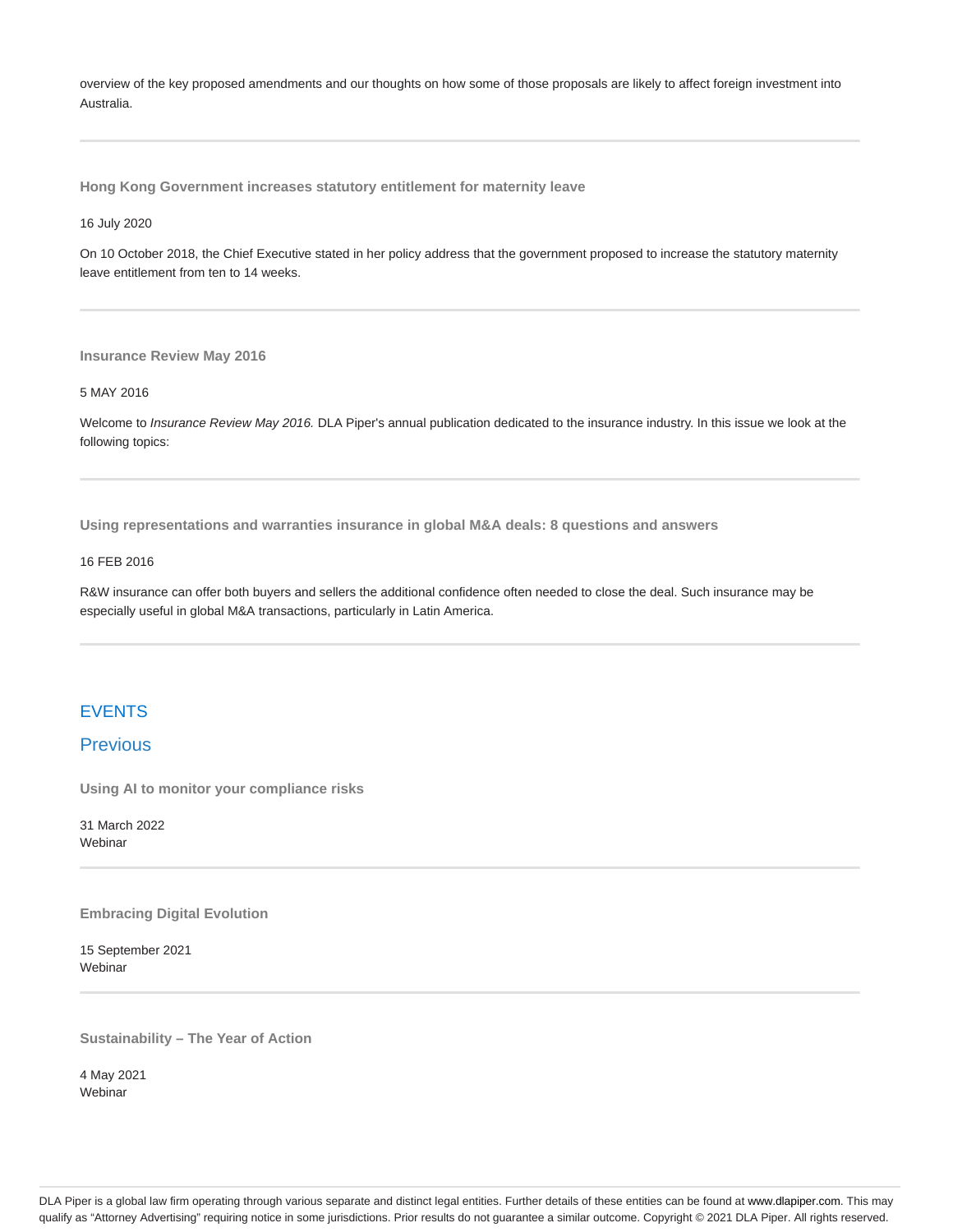**Addressing the sustainability imperative**

9 December 2020 | 1:00 – 2:00 ET **Webinar** 

**EDPB recommendations for safeguarding data transfers after Schrems II**

19 November 2020 **Webinar** 

**Addressing the Sustainability Imperative**

12 November 2020 **Webinar** 

## **NEWS**

**DLA Piper publish global report on sustainability for the insurance industry**

13 November 2020

DLA Piper has today published a comprehensive global report on sustainability and the implications on the insurance industry. The report looks at sustainability-related initiatives and frameworks around the world and analyses the current status in 19 countries.

**DLA Piper named Law Firm of the Year for Real Estate and Insurance at the JUVE Awards**

30 October 2020 DLA Piper has been named Law Firm of the Year for Real Estate and Insurance at the JUVE Awards, in a ceremony which took place on Thursday 29 October.

**Campos Mello Advogados partner Marcella Hill to join Dive In Festival panel discussing generational conflict in the workspace**

22 September 2020 Marcella Hill will speak on a "Generations and the Future of Work" panel at the insurance industry's Dive In Festival.

## Sustainability and ESG

The global insurance sector is more affected than most sectors by Sustainability and Environmental, Social and Governance (ESG) risks such as climate change, social and political unrest and governance failures.

Conversely, however, the insurance sector is uniquely placed to support the world's transition to a sustainable, low-carbon economy. The

DLA Piper is a global law firm operating through various separate and distinct legal entities. Further details of these entities can be found at www.dlapiper.com. This may qualify as "Attorney Advertising" requiring notice in some jurisdictions. Prior results do not guarantee a similar outcome. Copyright @ 2021 DLA Piper. All rights reserved.